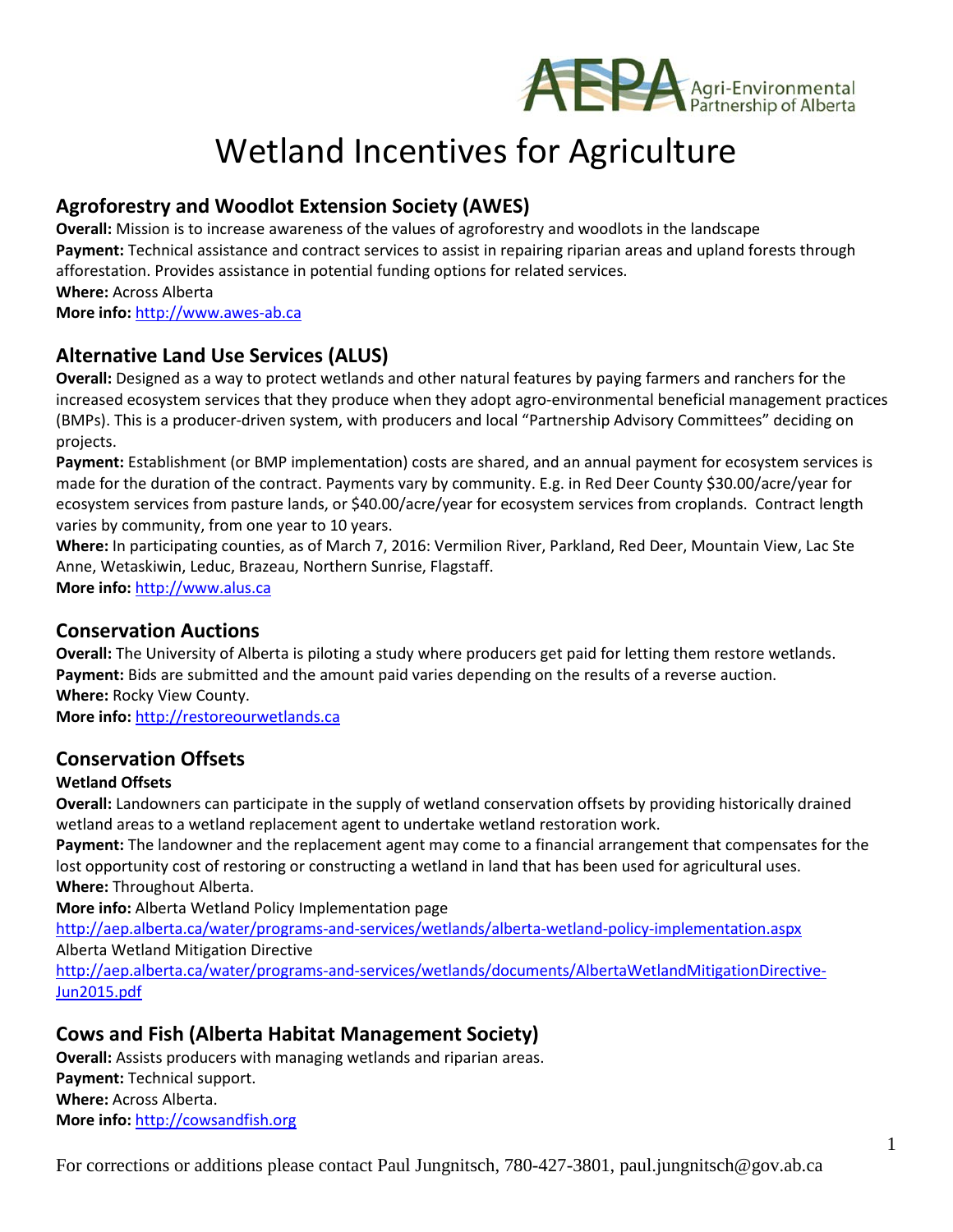

# **Ducks Unlimited Canada (DUC) 10 year Wetland Restoration Lease Program**

**Overall:** Aimed at restoring wetlands, while letting the landowner continue to manage the land.

**Payment:** Wetland restoration costs are paid by DUC, followed by an upfront payment and 10 annual payments, based on current fair market value for the restored wetland area. The landowner is allowed to manage the restored area during the lease, which may include haying or grazing.

**Where:** DUC priority delivery areas throughout Alberta.

**More info:** Website: <http://www.ducks.ca/resources/landowners/ten-year-lease-program> Phone: 1-866-479-3825 Email: restoremywetlands-ab@ducks.ca

## **Ducks Unlimited Canada Revolving Land Purchase (RLP) Program**

**Overall:** DUC purchases land, wetlands and upland habitat are restored, a conservation easement is placed on the title protecting the habitat in perpetuity, and the land is then sold.

**Payment:** Dependent on current land values.

**Where:** DUC priority delivery areas throughout Alberta.

**More info:** <http://www.ducks.ca/resources/landowners/revolving-land-conservation-program> Phone: 1-866-479-3825 Email: [restoremywetlands-ab@ducks.ca](mailto:restoremywetlands-ab@ducks.ca)

## **Ducks Unlimited Canada Forage Program**

**Overall:** Subsidizes forage seed costs, in return for keeping the restored land in perennial cover and conserving associated wetlands for a 10 year term.

**Payment:** DUC pays up to \$100.00 per 50 lb bag of forage seed, on varieties purchased from Crop Production Services. **Where:** DUC priority delivery areas throughout Alberta.

**More info:** <http://www.ducks.ca/news/provincial/alberta/duc-cps-announce-forage-incentive-program-for-producers> Phone: 1-866-479-3825 Email: restoremywetlands-ab@ducks.ca

## **Growing Forward 2 Agricultural Watershed Enhancement**

**Overall:** Works with legal organizations involved in watershed stewardship to implement good management practices for water quality. Includes riparian area fencing and management, remote watering systems, and wetland restoration. **Payment:** 100% coverage of invoiced expenses.

**Where:** Areas throughout Alberta at high risk for degraded water quality.

**More info:** 

[http://www.growingforward.alberta.ca/Programs/index.htm?contentId=AGRI\\_WTRSHED\\_PRG&useSecondary=true&act](http://www.growingforward.alberta.ca/Programs/index.htm?contentId=AGRI_WTRSHED_PRG&useSecondary=true&active=yes) [ive=yes](http://www.growingforward.alberta.ca/Programs/index.htm?contentId=AGRI_WTRSHED_PRG&useSecondary=true&active=yes)

## **Growing Forward 2 On-Farm Stewardship**

**Overall:** Designed to help producers a good management practices for water quality. Includes Riparian area fencing and management, remote watering systems, wetland restoration.

**Payment:** Cost share of projects, up to 70% with various maximums.

**Where:** Throughout Alberta.

**More info:** <http://www.growingforward.alberta.ca/GF2Search/index.htm?role=Farmer-Rancher-Producer>